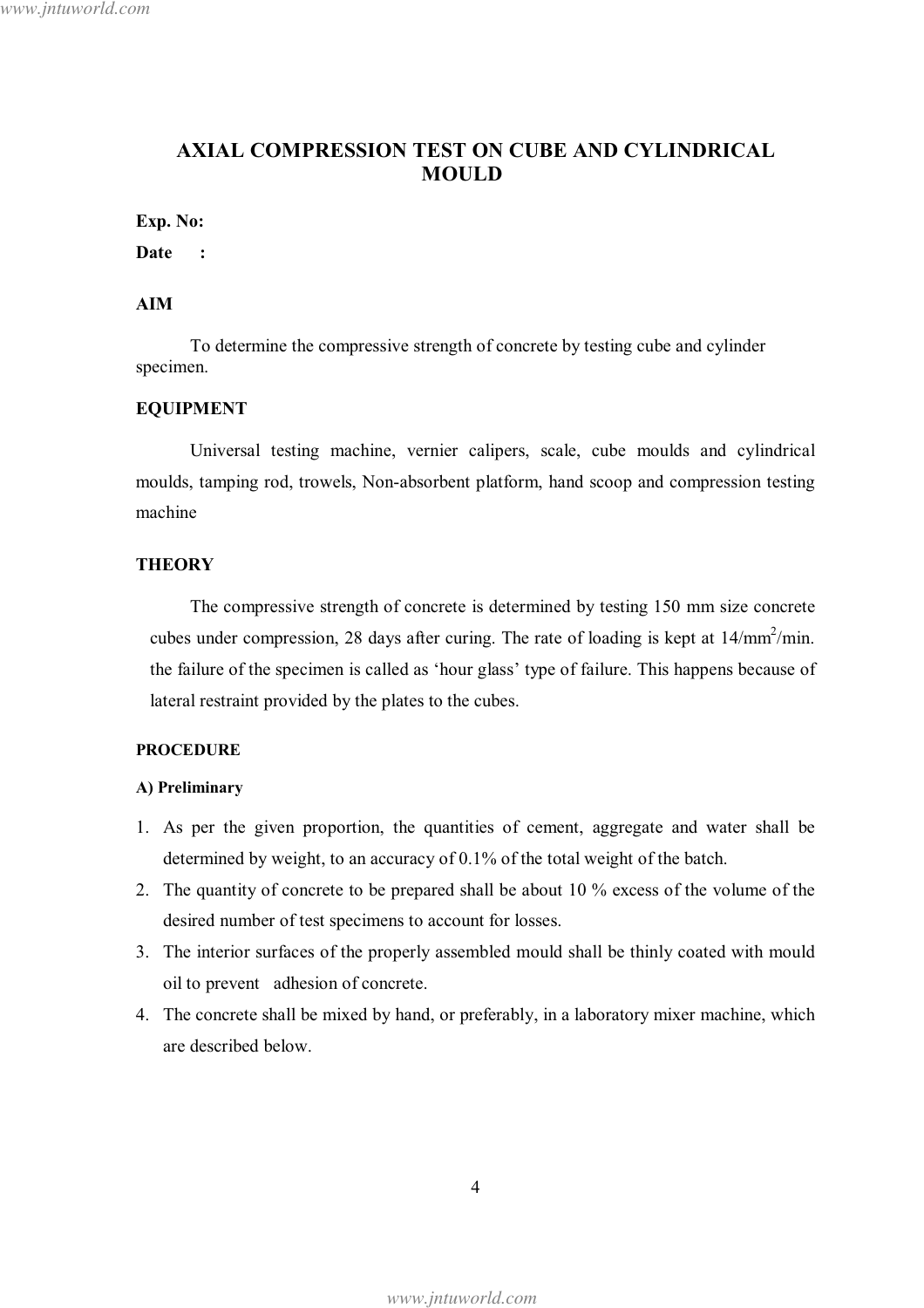#### **B**) Mixing

#### 1. Machine mixing

The sequence of materials to be fed into the hand-loaded concrete mixing machine is: it shall be charged with about one-half of the coarse aggregate, then with the fine aggregate, then with the cement, and finally with the remaining quantity of coarse aggregate on the top. The water shall be added immediately before start rotating the drum. The period of mixing shall not be less than two minutes and shall continue till the resulting concrete is uniform is appearance.

#### 2. Hand mixing

- i) The cement and fine aggregate shall be mixed dry until the mixture is thoroughly blended and is uniform in colour.
- ii) The coarse aggregate shall then be added and mixed with the cement and fine aggregate until the coarse aggregate is uniformly distributed throughout.
- iii) The water shall then be added and mixed until the concrete appears to be homogenous and has desired consistency.

#### C) Specimen preparation

- 1. Test specimens shall be made as soon as practicable after mixing. The concrete shall be filled in to the moulds in layers approximately 50 mm deep using hand scoop.
- 2. In placing each scoopful of concrete, the scoop shall be moved around the top edge of the mould as the concrete slides from it, in order to ensure a symmetrical distribution of the concrete within the mould.
- 3. Each layer of concrete can be compacted either by hand compaction or by vibration.
- 4. After the last layer has been compacted with overflowing concrete, the surface may be finished with trowel. By keep pressing the trowel, it may be moved forward and backward to give additional compaction to the top layer concrete and the surface is also finished simultaneously.

Cylinder specimens shall be capped with a thin layer of stiff and neat cement paste after two to four hours of moulding.

5. After finishing the specimens, they shall be kept in moist air environment for 24 hours. After this period, the specimens shall be demoulded, marked and submerged in clean water. Specimens shall be kept in water till testing at the appropriate ages.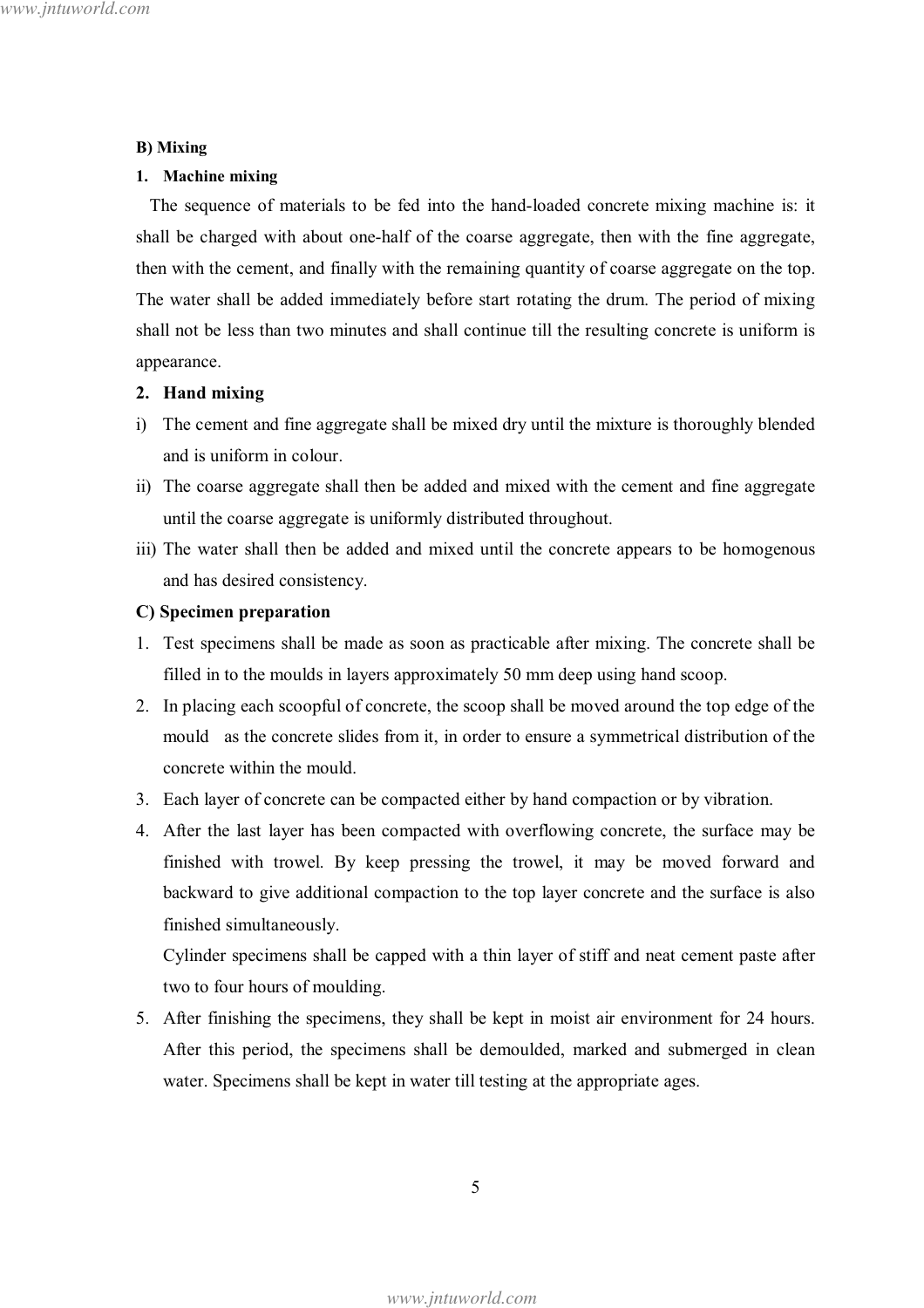- 6. At the appropriate age the specimens are removed from water and surface water is wiped off. The dimensions are measured and their weight shall be noted.
- 7. Immediately after finding the weight the specimens have to be tested before they become dry. specimens shall not be tested in dry condition.
- 8. In the case of cubes, the specimen shall be placed in the Compression testing machine such that the load is applied through the sides of the cubes as cast and not through the top and bottom.
- 9. The maximum (crushing) load applied to the specimen shall be recorded and any unusual features noticed in the type of failure shall be reported.

## **FORMULA**

| Compressive strength $=$ | Crushing load        |           |
|--------------------------|----------------------|-----------|
|                          | Cross sectional area |           |
| <b>OBSERVATION</b>       |                      |           |
| Cube<br>1)               |                      |           |
| Length $=$               | $Breadth =$          | $Depth =$ |
| Cylinder<br>2)           |                      |           |
| Length $=$               | Diameter $=$         |           |

## **TABULATION**

## (a) Cube strength

| Sl.No | Date<br>of casting | Date<br>of testing | Age of<br>test | Weight | <b>Density</b> | Crushing<br>Load | Compressive<br>strength |
|-------|--------------------|--------------------|----------------|--------|----------------|------------------|-------------------------|
| Unit  |                    |                    | <b>Days</b>    | kg     | $kg/m^3$       | kN               | N/mm <sup>2</sup>       |
|       |                    |                    |                |        |                |                  |                         |
|       |                    |                    |                |        |                |                  |                         |
|       |                    |                    |                |        |                |                  |                         |
|       |                    |                    |                |        |                |                  |                         |
|       |                    |                    |                |        |                |                  |                         |
|       |                    |                    |                |        |                |                  |                         |
|       |                    |                    |                |        |                | Average          |                         |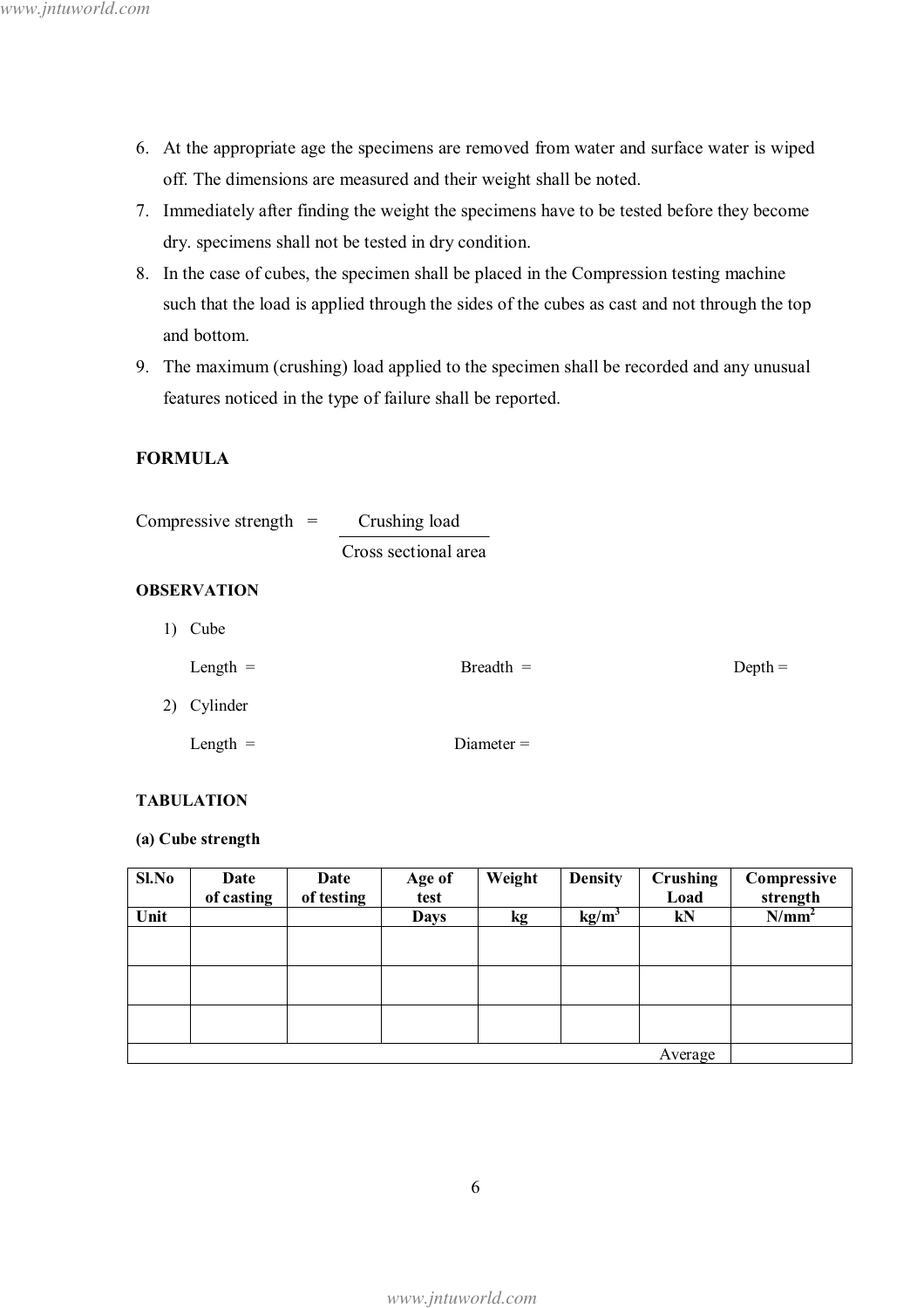# (b) Cylinder strength

| Sl.No | Date<br>of casting | Date<br>of testing | Age of<br>test | Weight    | <b>Density</b>    | <b>Crushing</b><br>Load | Compressive<br>strength |
|-------|--------------------|--------------------|----------------|-----------|-------------------|-------------------------|-------------------------|
| Unit  |                    |                    | <b>Days</b>    | <b>kg</b> | kg/m <sup>3</sup> | kN                      | $N/mm^2$                |
|       |                    |                    |                |           |                   |                         |                         |
|       |                    |                    |                |           |                   |                         |                         |
|       |                    |                    |                |           |                   |                         |                         |
|       |                    |                    |                |           |                   |                         |                         |
|       |                    |                    |                |           |                   |                         |                         |
|       |                    |                    |                |           |                   |                         |                         |
|       | Average            |                    |                |           |                   |                         |                         |

# **CALCULATION**

# (a) Cube compressive strength

 $(i)$  $F_{\rm cu1}$  $\frac{1}{2}$ 

 $(ii)$   $F_{cu2}$  =

(iii)  $F_{cu3} =$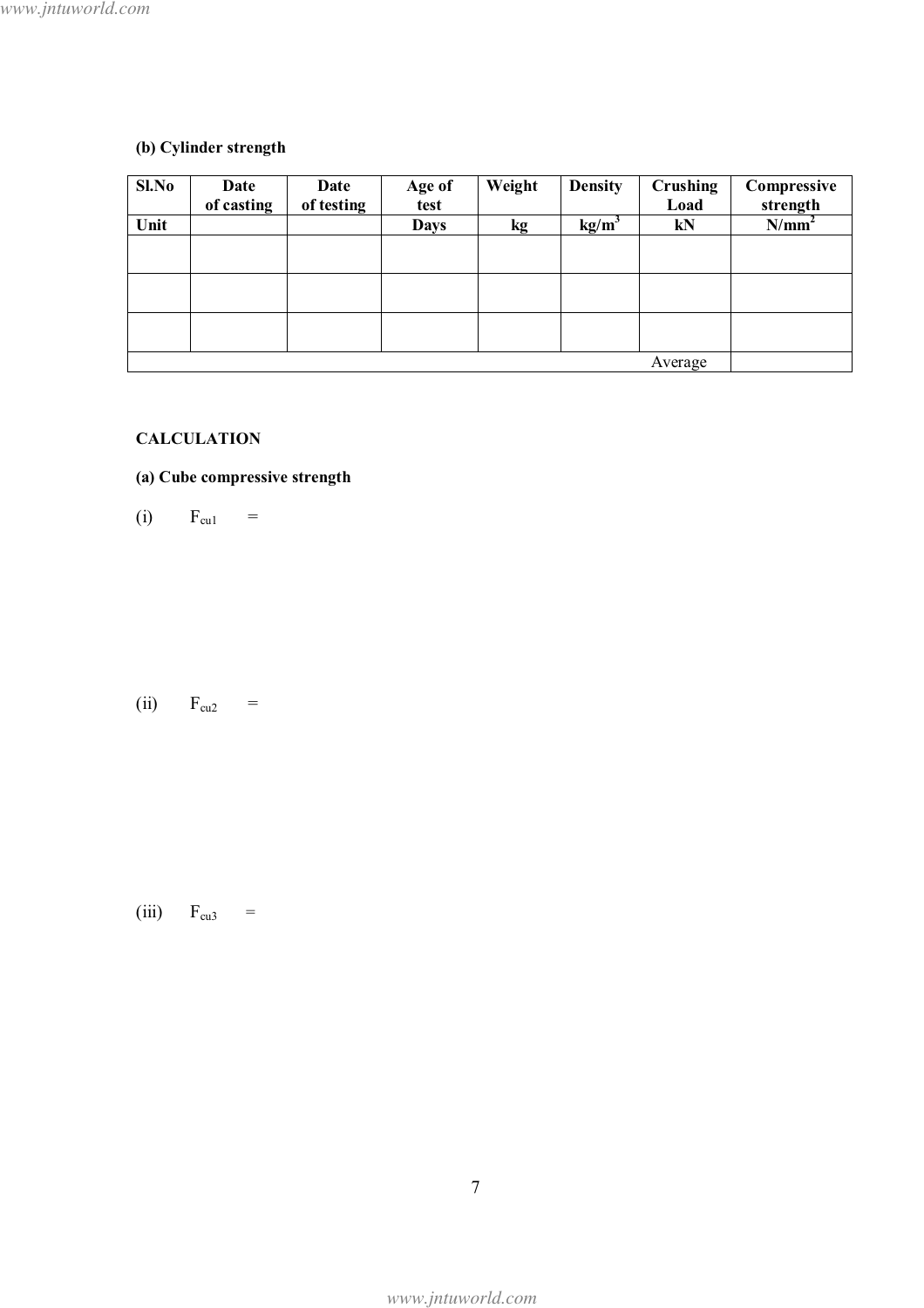## **SPECIFIC GRAVITY OF CEMENT**

Exp. No.

Date:

## **AIM**

To determine specific gravity of cement sample

#### EQUIPMENT AND MATERIAL REQUIRED

Specific gravity bottle, Kerosene fix from water, Weighing balance

#### **THEORY**

In concrete technology, specific gravity of cement is made use of in design calculations of concrete mixes, and it is also used to calculate its specific surface. The specific gravity is defined as the ratio between the weight of a given volume of cement and weight of an equal volume of water. The most popular method of determining, S.G. of cement is by the use of kerosene which doesn't react with cement

### **PROCEDURE**

- 1. Weigh the specific gravity bottle dry  $(W_1)$
- 2. Fill the bottle with distilled water and weigh the bottle( $W_2$ )
- 3. Dry the specific gravity bottle and fill it with kerosene and weigh $(W_3)$
- 4. Pour some of the kerosene out and introduce a weighed quantity of cement (say about 60 gms) into the bottle. Roll the bottle gently in the inclined position until no further air bubble rise to the surface. Fill the bottle to the top with kerosene and weight it  $(W_4)$

#### **OBSERVATION**

| 1. Weight of empty dry bottle $(W_1)$           | gms |
|-------------------------------------------------|-----|
| 2. Weight of bottle + water $(W_2)$             | gms |
| 3. Weight of bottle + kerosene $(W_3)$          | gms |
| 4. Weight bottle + cement + kerosene( $W_4$ ) = | gms |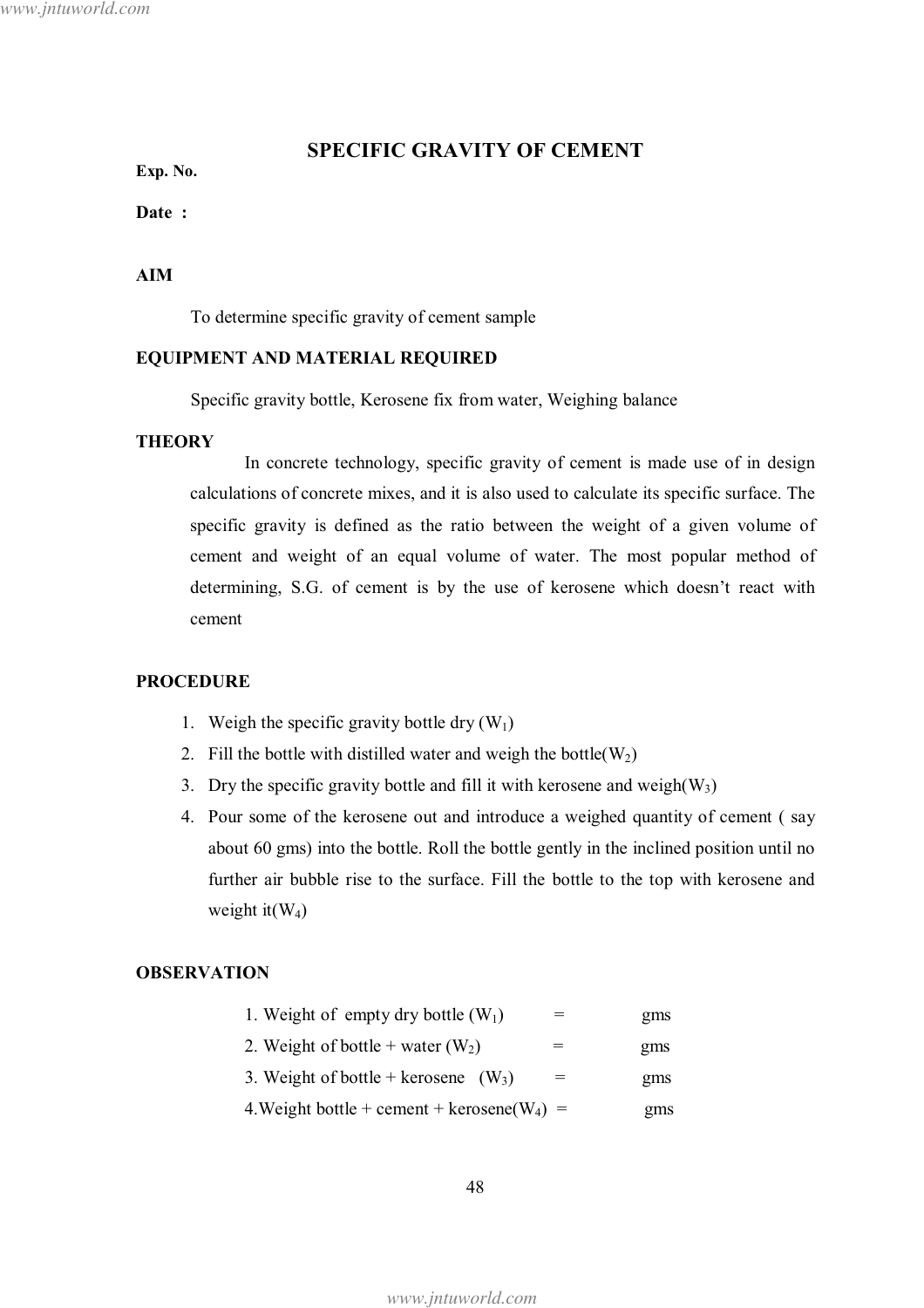| 5. Weight of cement | $(W_5)$ | gms |
|---------------------|---------|-----|
|                     |         |     |

# **CALCULATION**

| Specific gravity of kerosene $g =$ |       | $W3 - W1$<br>W <sub>2</sub> - W <sub>1</sub> |
|------------------------------------|-------|----------------------------------------------|
| Specific gravity of cement         | $G =$ | $W5(W3 - W2)$                                |
|                                    |       | $(W5+W3-W4)$ $(W2-W1)$                       |
|                                    |       |                                              |

$$
G = \frac{W5}{(W5 + W3 - W4)} \times g
$$

**RESULT** 

Specific gravity of cement=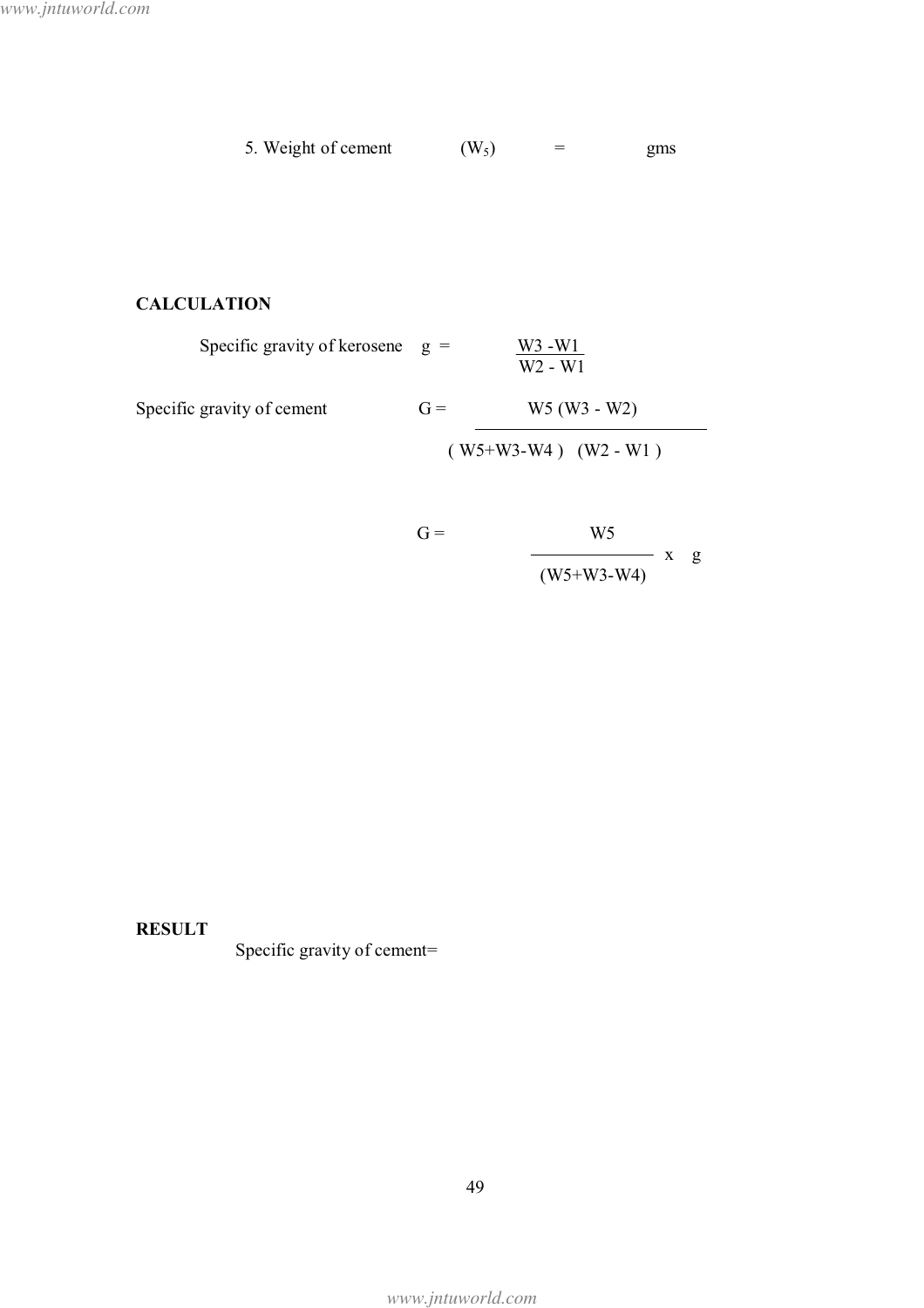## **SETTING TIME OF CEMENT**

## Exp No.

## Date:

### **AIM**

To find out the initial setting time cement.

#### **EQUIPMENT AND MATERIAL REQUIRED**

1. Vicat apparatus with all its accessories

#### **THEORY**

In actual construction dealing with cement paste, mortar, concrete, certain time is required for mixing, transporting and placing. During this time the cement mixture should be in plastic condition. The time interval for which the cement products remain in plastic condition is known as setting time. Normally a minimum of 30 minutes called initial setting time and maximum of 10 hours called final setting time for OPC

#### **PROCEDURE**

1. Before doing I.S.T, F.S.T, normal consistency, (p) of cement paste is required

## **NORMAL CONSISTENCY**

- 1. Take 400gms cement and prepare a paste with a weighed quantity of water (say 24%)  $\mathcal{L}$
- 2. Fill the paste in the mould with in 3 to 5 minutes
- 3. Shake the mould to expel air
- 4. A standard plunger 10mm dia, and 50 mm long is attached and brought down to touch the surface of the paste in the test block and quickly release it to sink in to the paste by its own weight
- 5. Note down the depth of penetration of the plunger
- 6. Conduct the second trail (25% of water) and find out the depth of penetration.
- 7. Conduct number of trails till the plunger penetrates for s depth of  $33 35$  mm from top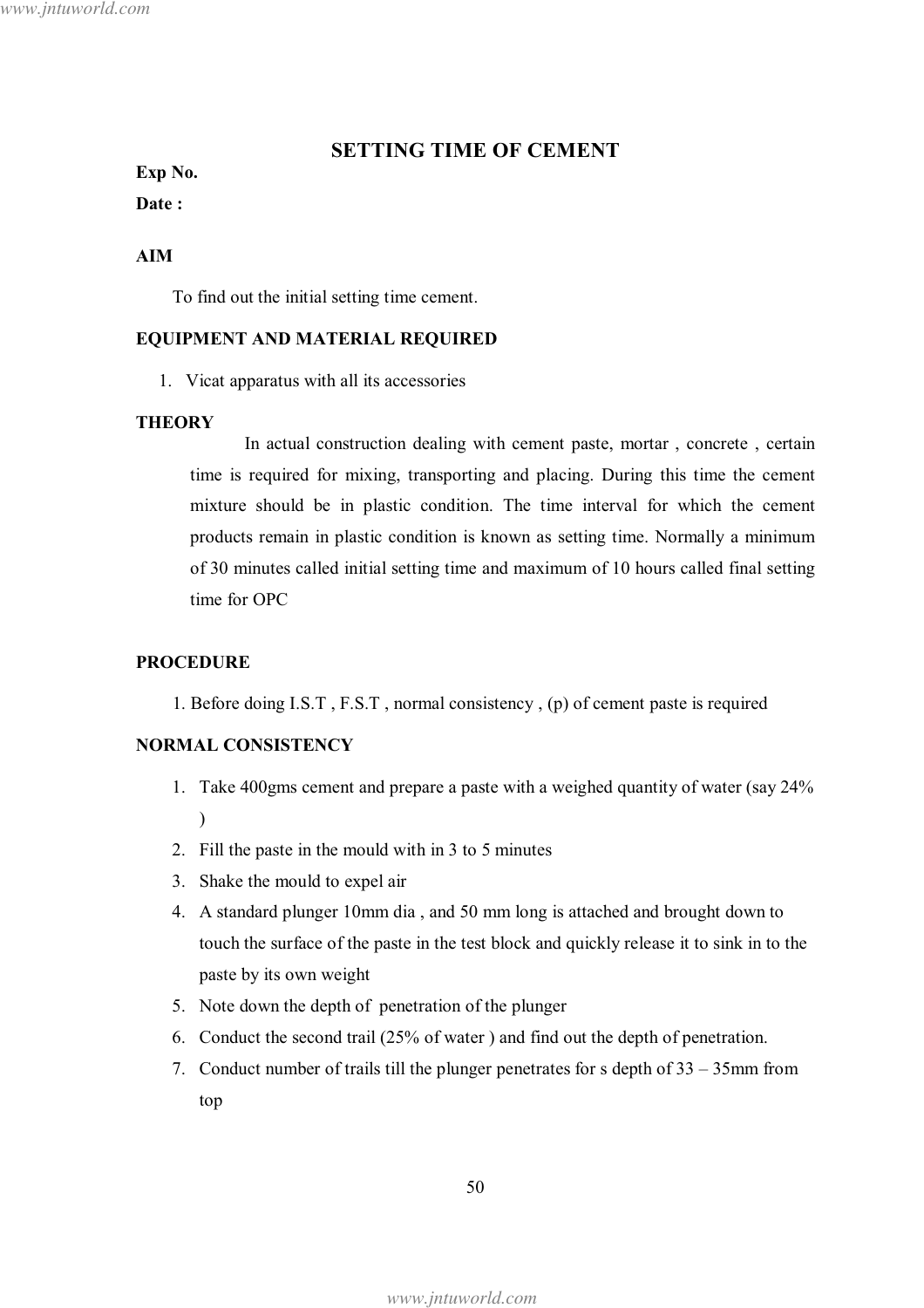8. The particular percentage of water which allows the plunger to penetrate to a depth of  $33 - 35$ mm is known as the % of water required to procedure a cement paste of standard consistency

## **INITIAL SETTING TIME**

- 1. Prepare a neat cement paste with 0.85 times the water required to give a standard consistency
- 2. Note down the time at which the water is added
- 3. Fill the vicat mould with the cement paste with in 3-5 minutes
- 4. Smooth the surface of the paste, making it level with the top of the mould
- 5. Lower the needle gently into the surface of the paste and quickly released allowing it to sink into the paste by its own weight
- 6. Repeat the procedure until the needle fails to pierce the block for above  $5 \text{mm} 7 \text{mm}$ measure from the bottom and note down the time in stop watch
- 7. The difference between the two timings will give the initial setting time.

## **OBSERVATION**

## **NORMAL CONSISTENCY**

Needle used plunger size 10mm x 5mm

| SI.<br>N <sub>0</sub> | <b>Weight of cement</b> | Percentage of<br>water | <b>Amount of</b><br>water | <b>Reading of the</b><br>pointer from<br>bottom |
|-----------------------|-------------------------|------------------------|---------------------------|-------------------------------------------------|
|                       |                         |                        |                           |                                                 |
|                       |                         |                        |                           |                                                 |
|                       |                         |                        |                           |                                                 |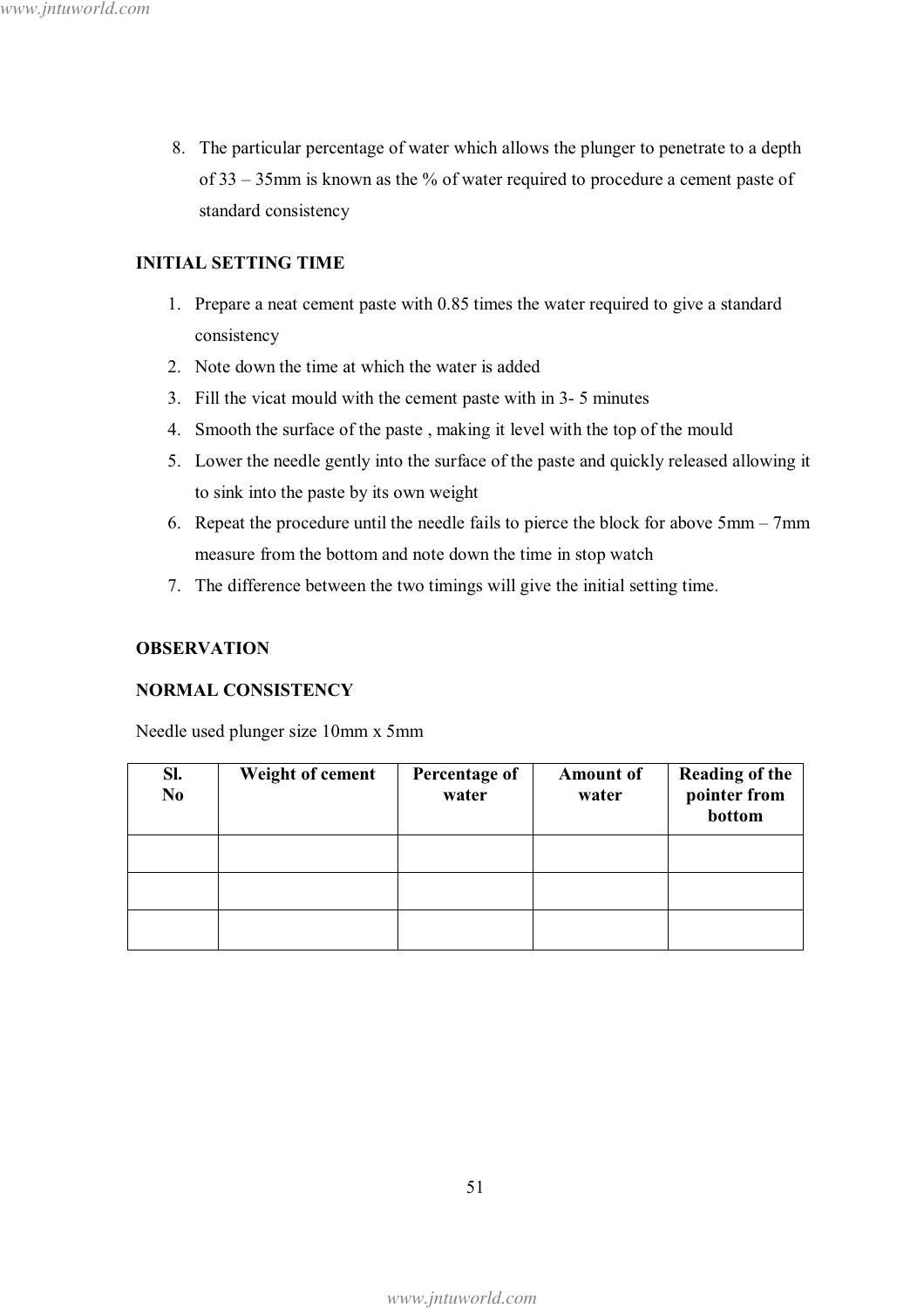## **INITIAL SETTING TIME**

Needle used  $=$  Needle with 1 sq. mm Amount of water =  $0.85$  P.

| Sl.<br>N <sub>0</sub> | Time in minutes | Reading of the pointer |
|-----------------------|-----------------|------------------------|
|                       |                 |                        |
|                       |                 |                        |
|                       |                 |                        |

## **FINAL SETTING TIME**

Needle used  $=$  Needle with a circular attachment

**RESULT** 

Initial setting time of cement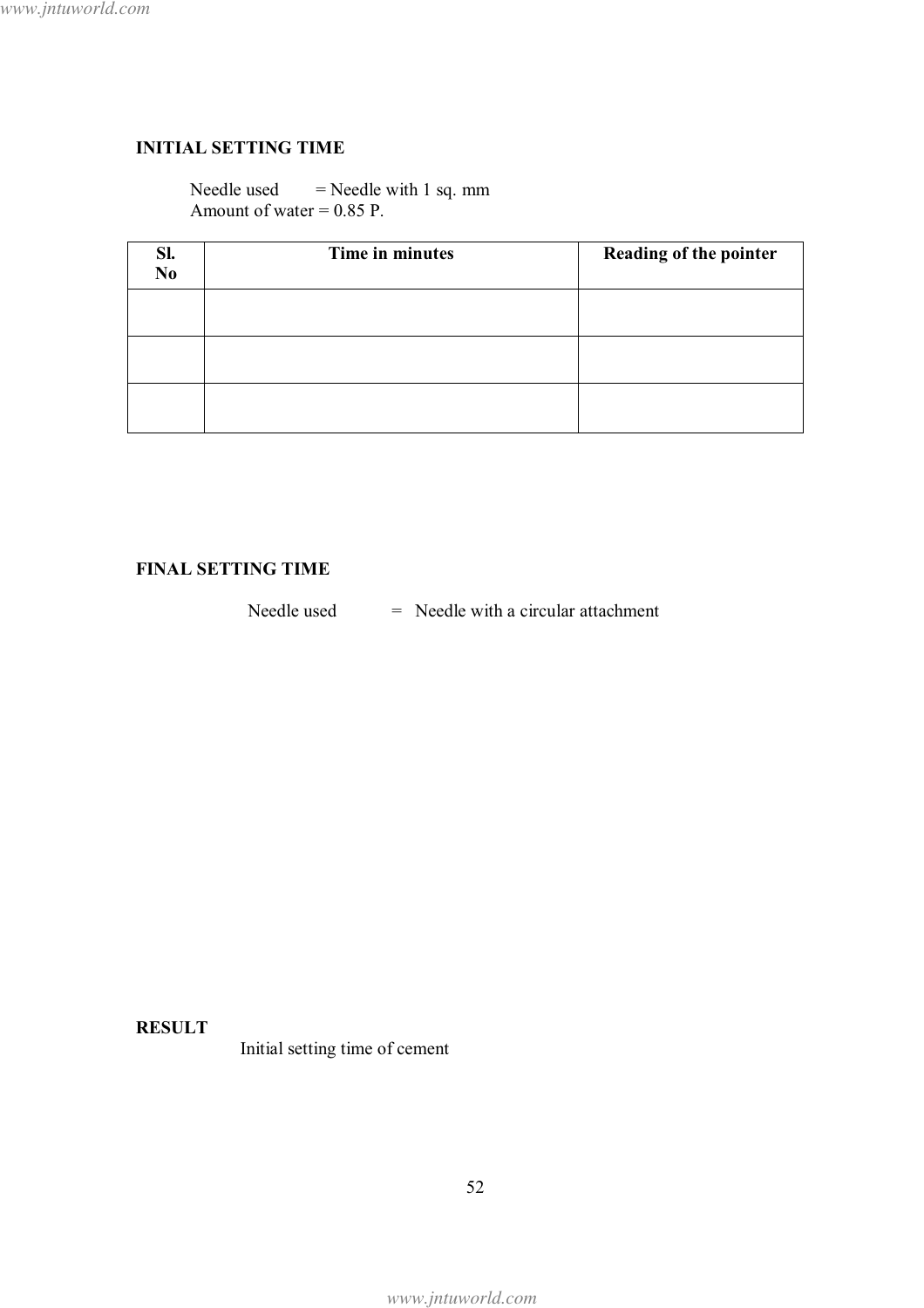### **COMPRESSIVE STRENGTH CEMENT**

## Exp No.

#### Date:

### **AIM**

To determine the compressive strength of the given cement

#### EQUIPMENT AND MATERIAL REQUIRED

Mould of size 7.06 cm x 7.06cm, Wide base plate, C.T.M

#### **THEORY**

Strength of the hardened cement is most important for structural use. This strength depends upon the cohesion of the cement paste on its adhesion to the aggregate particles. Several forms of this test are direct tension, compression and flexure. This strength depends upon the temperature and humidity conditions of the room, curing chamber etc. It increases with age, strength retrogression might be a sign of unsoundness or other faults in cement

#### **PROCEDURE**

- 1. Find out the consistency of the given cement by using Vicat apparatus
- 2. take 555g of standard sand (Ennore sand) and 185 gms cement (ie) ( $C : m$ ) in ratio 1:3
- 3. Mix them in a non  $-$  porous enamel tray for one minute
- 4. Then add water of quantity  $\underline{P}$  + 3 % of combined weight of sand and

Cement. (where p-percentage water required for standard consistency)

- 5. Mix well to get a uniform colour.
- 6. Time of mixing should not be less than 3 minutes not more than 4 minutes
- 7. Then fill the mould of size 7.06cm
- 8. Compact the mortar by hand compaction in a standard manner
- 9. Keep the compacted cube in the mould at a temperature  $27 \pm 2^{\circ}$  C for  $24$ hours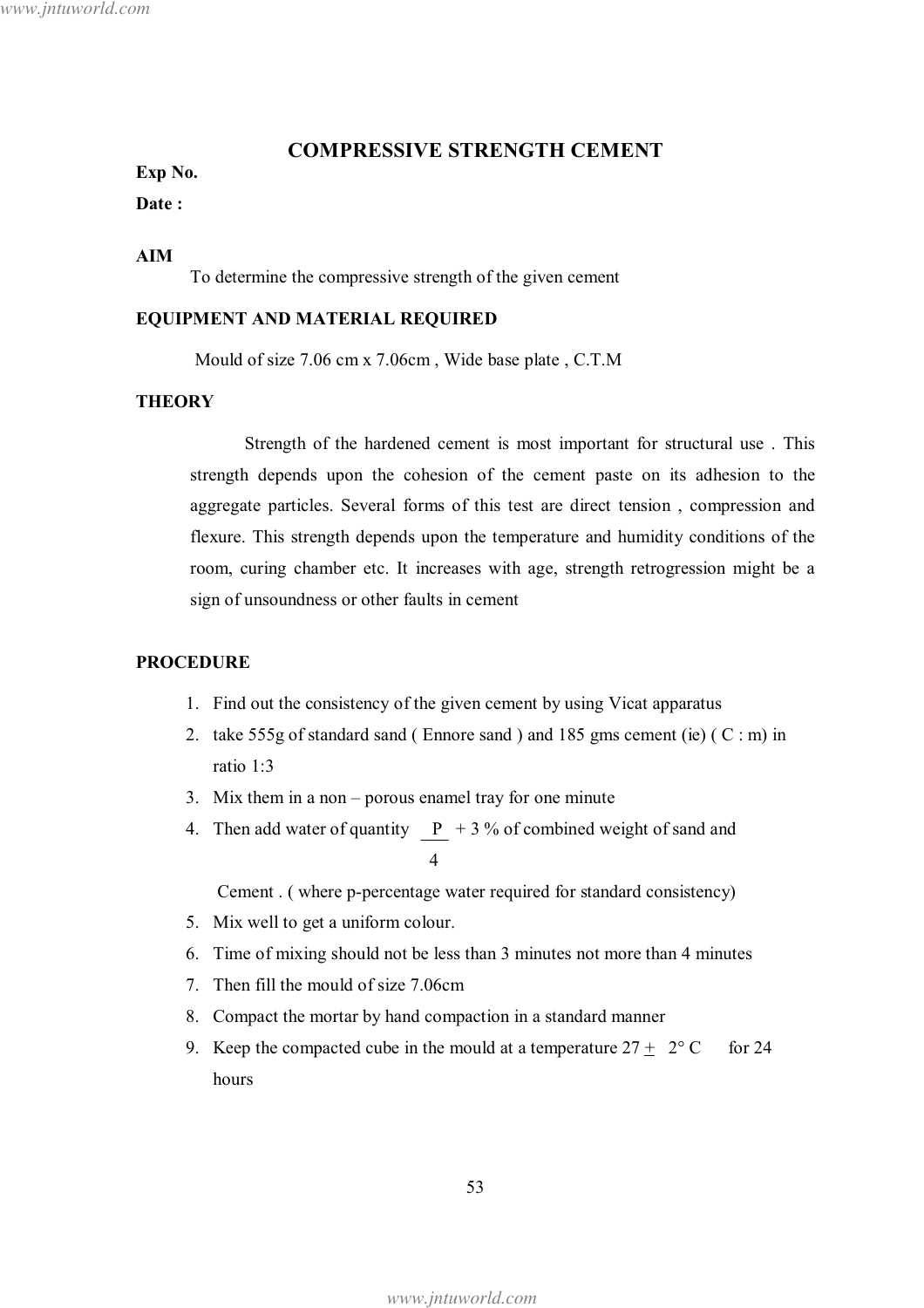- 10. After 24 hours the cubes are removed from the mould and immersed in clean fresh water.
- 11. Then these cubes are tested for compressive strength at the periods mentioned below

| (OPC) Ordinary Portland cement = $3 & 7$ days |                         |
|-----------------------------------------------|-------------------------|
| (RHC) Rapid Hardening cement                  | $= 1 \& 3 \text{ days}$ |
| (LHC) Low heat cement                         | $= 3, 7 & 28$ days      |

This average compressive strength shall not be less than the values given in the table

| <b>Sl</b>      | <b>Duration of</b>                | <b>OPC</b>         | <b>RHC</b>         | <b>LHC</b>         |
|----------------|-----------------------------------|--------------------|--------------------|--------------------|
| N <sub>0</sub> | time                              |                    |                    |                    |
| Unit           |                                   | kg/cm <sup>2</sup> | kg/cm <sup>2</sup> | kg/cm <sup>2</sup> |
| 1.             | 1 day 24 hours                    |                    | 160                |                    |
| 2.             | 3 days (72 hrs)                   | 160                | 275                | 100                |
| 3.             | 7 days (178 hrs)                  | 220                |                    | 160                |
| 4.             | $28 \text{days} (672 \text{hrs})$ |                    |                    | 350                |

## **OBSERVATION**

| Size of the mould |  |
|-------------------|--|
| Weight of cement  |  |
| Weight of sand    |  |

Percentage of water for standard consistency  $\hspace{1.6cm} = \hspace{1.6cm}$ 

Amount of water added 
$$
= \underline{P} + 3\%
$$

www.jntuworld.com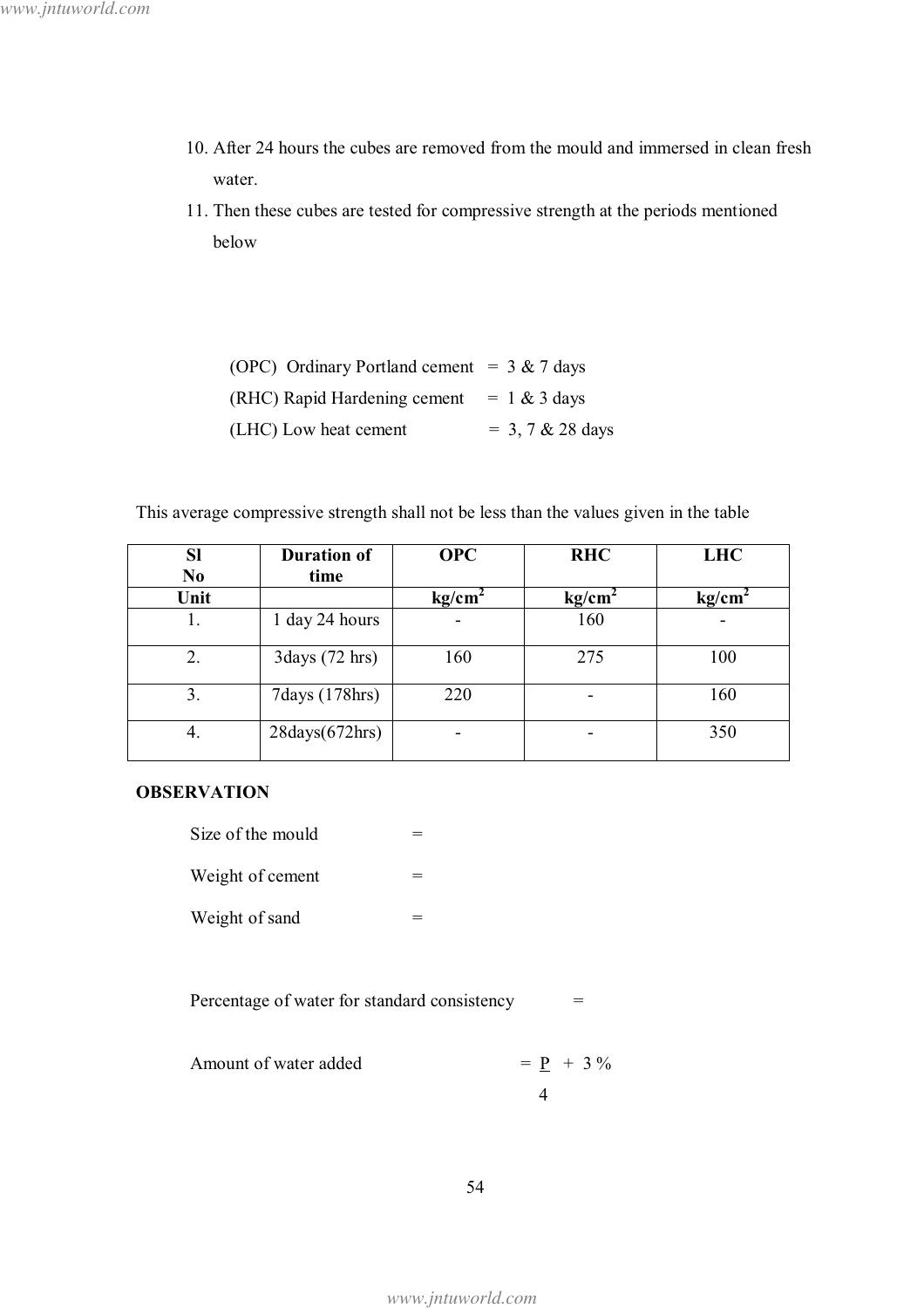| Sl.<br>N <sub>0</sub> | <b>Cast on</b> | <b>Tested on</b> | <b>Failure load</b> | Compressive<br>strength |
|-----------------------|----------------|------------------|---------------------|-------------------------|
|                       |                |                  |                     |                         |
|                       |                |                  |                     |                         |
|                       |                |                  |                     |                         |

# **CALCULATION**

| Area of the mould    | ᆖ   |                         |
|----------------------|-----|-------------------------|
| Compressive strength | $=$ | Load at failure<br>Area |
|                      | =   |                         |
|                      |     |                         |

 $\, = \,$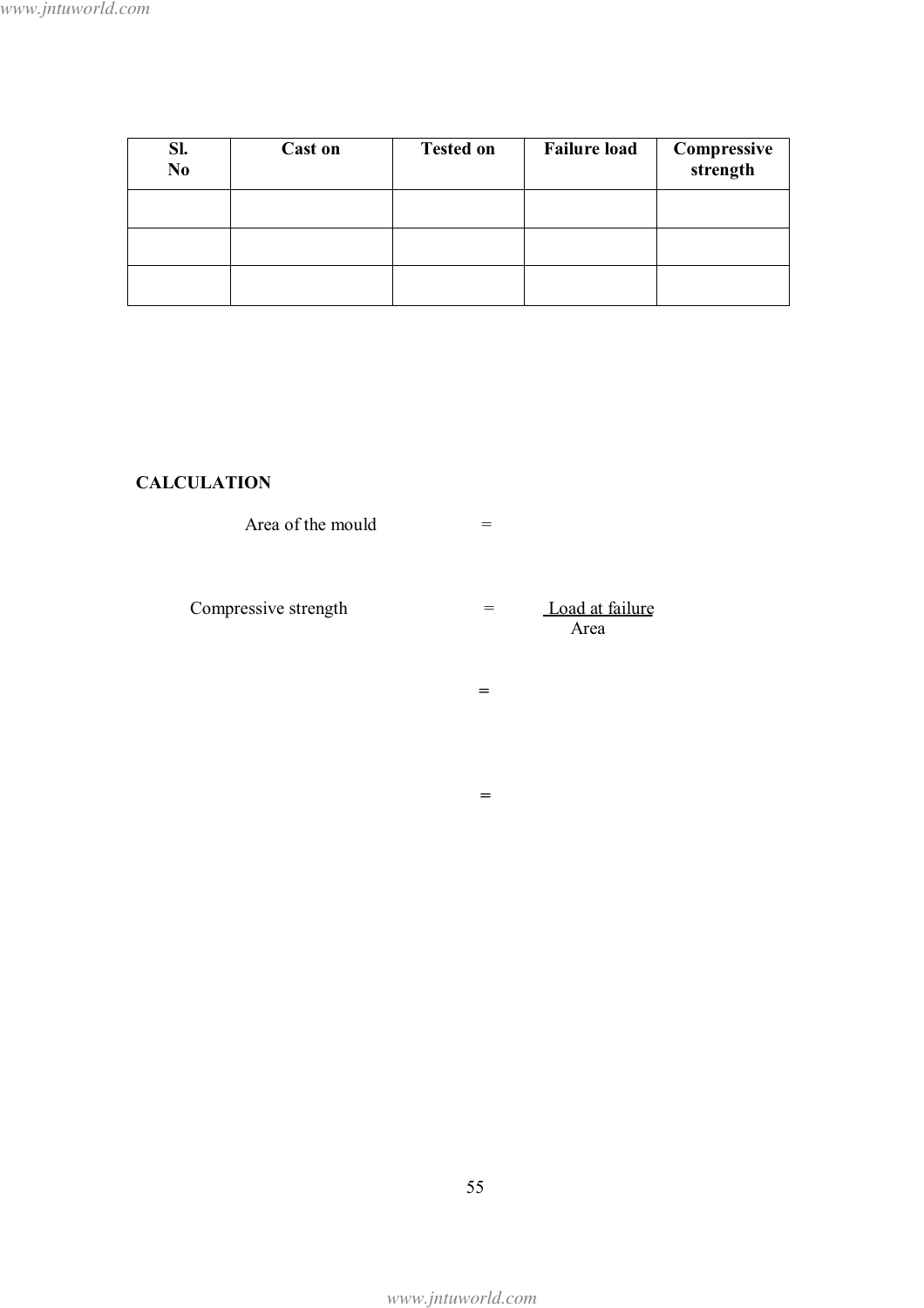## **RESULT**

Compressive strength of cement  $=$ 

### **SOUNDNESS TEST**

Exp No.

Date.

**AIM** 

To detect unsoundness in cement

#### EQUIPMENT AND MATERIAL REQUIRED

Le-chatlier mould with all its accessories

### **THEORY**

Un soundness in cement is due to the presence of excess of lime, magnesia or sulphates. Because of this it undergoes an appreciable change in volume after setting. The testing of soundness of cement to ensure that the cement does not show any appreciable subsequent expansion

#### **PROCEDURE**

1. Mix cement thoroughly with 0.78p (where p is the percentage of water required for standard consistency)

2. Fill the Le-chatlier mould kept on a glass plate.

3. Cover the mould on the top with another glass plate

4. Immerse the whole assembly in water at  $27^{\circ} - 32^{\circ}$  C for 24 hours

5. Measure the distance between the indicator points

6. Submerge the mould again in water

7. Heat the water and bring to boiling point in 25-30 minutes and keep it boiling for 3 hours

8. Remove the mould from the water, allow it to cool and measure the distance between the indicator points.

9. This must not exceed 10 mm.